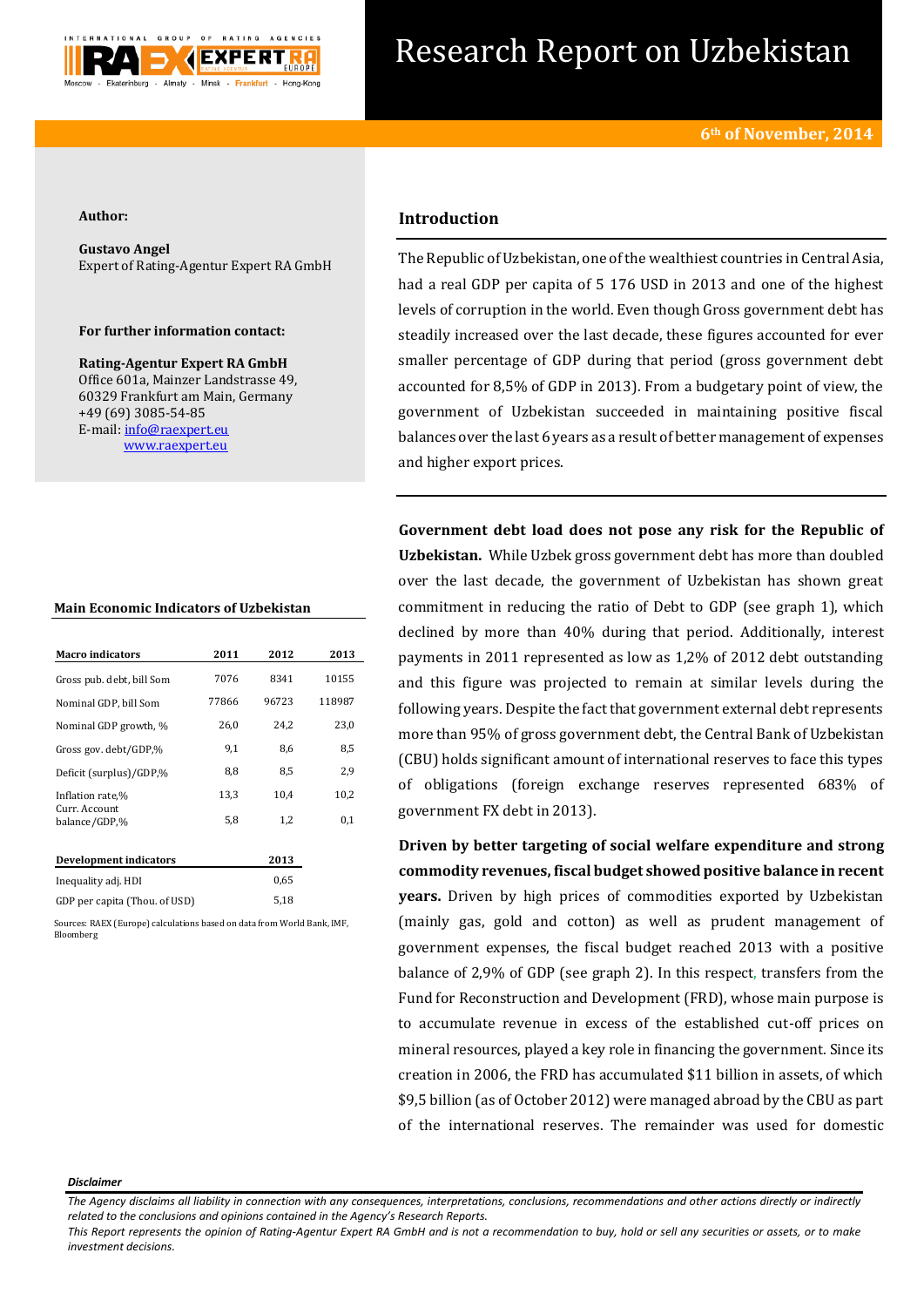**Graph 1:** Gross Government Debt of Uzbekistan



**Graph 2:** Fiscal Performance of Central Government (as % of GDP)



Source: RAEX (Europe) based on data from the IMF

lending in FX under government projects and is destined for imports, in particular of capital and intermediary goods.

**Strong distortions in the FX market continue to hinder foreign trade and financial transactions.** The gap that emerged in 2009 between the official exchange rate (de facto crawling peg) and unofficial rate in the FX black market was triggered by the heavy controls that exist in Uzbekistan to operate in foreign currency. According to IMF, this gap has recently widened to 38% after reaching a peak of 55% by early 2012. While Uzbek authorities consider that the parallel exchange rate is neither representative nor significant, the existence of a black market generates volatility in the exchange rate and encourage out-of-the-market operations of foreign currency (for example, remittances are more likely to be exchanged in the black market due to its more attractive exchange rate). In addition, exchange rate regimes like this, fuel speculation in the FX market, providing additional profit advantages to those who have access to official cheaper FX market (for example, companies which operate with export-import transactions).

**Despite the fact that international reserves are comfortable by any measure, the CBU is committed to further increase them.** Even though current levels of international reserves (18 Billion USD by the end of 2013) represent 424% of gross government debt and import coverage by official FX reserves are around 10 months, authorities prefer to have even higher international reserves going forward. As a result of CBU's strong foreign reserves accumulation, FX surrender requirements<sup>1</sup> stand at  $100\%$  for cotton and gold exports and 50% for other exports while the availability of FX for imports is restricted. Due to the CBU's commitment to maintain inflation rate at stable levels, the excess supply of money that results from FX accumulation is sterilized with issuance of Central Bank's securities. So far, Uzbekistan has been able to maintain average annual real GDP growth rates around 8%, but current drop in oil and gas products introduces a risk on its future growth. If Uzbekistan is not able to hold sustainable growth rates in the future, the higher money supply resulting from cancelation of its obligations will fuel price pressure.

**Corruption and lack of transparency in official statistics remain the main institutional drawbacks of Uzbekistan.** Despite Uzbek legislation (including criminal law) condemns corruption, enforcement is arbitrary and low wages in public service stimulate widespread corruption within government bodies. While three agencies of the government are tasked with fighting corruption (the National Security Service, the Ministry of

# *Disclaimer*

**.** 

<sup>1</sup> Uzbek government forces to exchange foreign currency proceeds from exports in the official market.

*The Agency disclaims all liability in connection with any consequences, interpretations, conclusions, recommendations and other actions directly or indirectly related to the conclusions and opinions contained in the Agency's Research Reports.*

*This Report represents the opinion of Rating-Agentur Expert RA GmbH and is not a recommendation to buy, hold or sell any securities or assets, or to make investment decisions.*